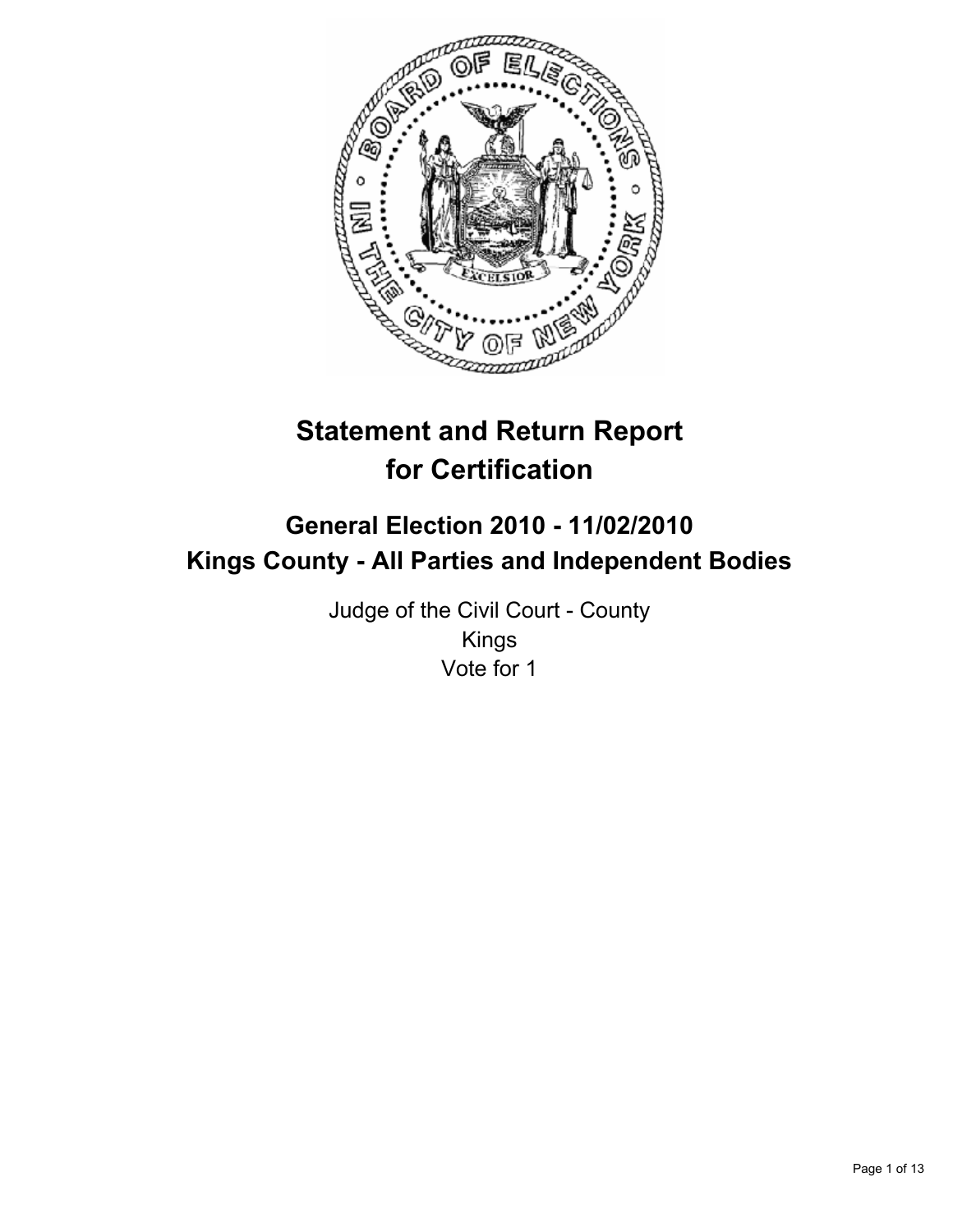

| <b>PUBLIC COUNTER</b>                 | 19,776 |
|---------------------------------------|--------|
| <b>EMERGENCY</b>                      | 79     |
| ABSENTEE/MILITARY                     | 240    |
| <b>AFFIDAVIT</b>                      | 534    |
| <b>Total Ballots</b>                  | 20,659 |
| HARRIET L THOMPSON (DEMOCRATIC)       | 16,240 |
| VINCENT F MARTUSCIELLO (REPUBLICAN)   | 815    |
| VINCENT F MARTUSCIELLO (CONSERVATIVE) | 134    |
| AMIRA SOLIMAN (WRITE-IN)              | 1      |
| ANTHONY MAMMINA (WRITE-IN)            | 1      |
| MARY PUCKETT (WRITE-IN)               | 1      |
| RENEE HAYNES (WRITE-IN)               | 1      |
| ROSE LANEY (WRITE-IN)                 | 1      |
| STEVIE WONDER (WRITE-IN)              | 1      |
| <b>VOHN BROWN (WRITE-IN)</b>          | 1      |
| <b>Total Votes</b>                    | 17,196 |
| Unrecorded                            | 3,463  |

## **Assembly District 41**

| <b>PUBLIC COUNTER</b>                 | 22,546 |
|---------------------------------------|--------|
| <b>EMERGENCY</b>                      | 0      |
| ABSENTEE/MILITARY                     | 424    |
| AFFIDAVIT                             | 312    |
| <b>Total Ballots</b>                  | 23,371 |
| HARRIET L THOMPSON (DEMOCRATIC)       | 14,021 |
| VINCENT F MARTUSCIELLO (REPUBLICAN)   | 4,902  |
| VINCENT F MARTUSCIELLO (CONSERVATIVE) | 783    |
| ALAN REDNER (WRITE-IN)                |        |
| CHARLES FINKELSTEIN (WRITE-IN)        |        |
| HARRY FIEDLER (WRITE-IN)              | 1      |
| <b>Total Votes</b>                    | 19,709 |
| Unrecorded                            | 3,662  |

| PUBLIC COUNTER                        | 18,342 |
|---------------------------------------|--------|
| <b>EMERGENCY</b>                      | 36     |
| ABSENTEE/MILITARY                     | 256    |
| <b>AFFIDAVIT</b>                      | 428    |
| <b>Total Ballots</b>                  | 19,166 |
| HARRIET L THOMPSON (DEMOCRATIC)       | 14,004 |
| VINCENT F MARTUSCIELLO (REPUBLICAN)   | 1,545  |
| VINCENT F MARTUSCIELLO (CONSERVATIVE) | 290    |
| E NIKOLAI (WRITE-IN)                  |        |
| HARRY REID (WRITE-IN)                 | 1      |
| ROCK HARSHAW (WRITE-IN)               |        |
| <b>Total Votes</b>                    | 15,842 |
| Unrecorded                            | 3.324  |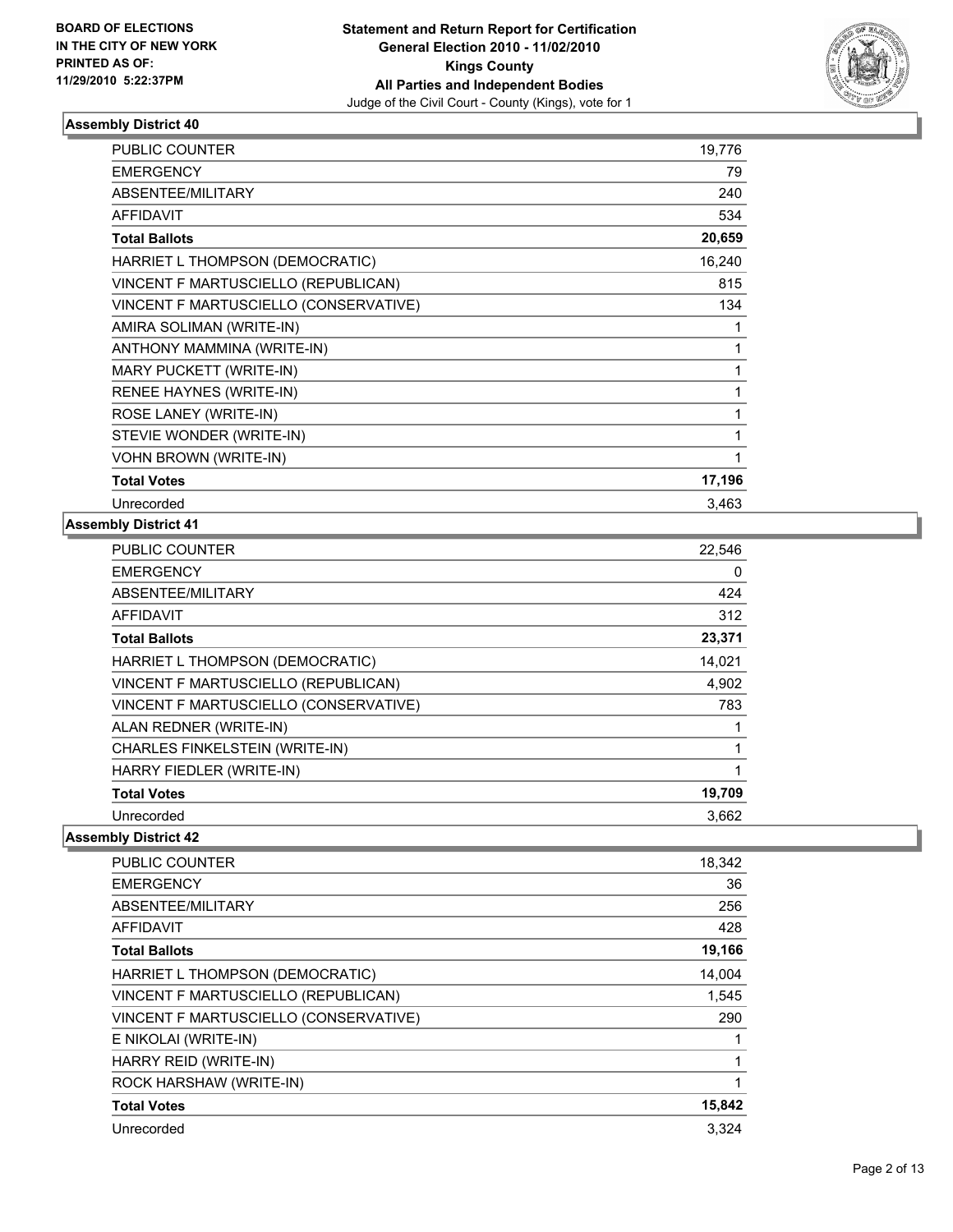

| <b>PUBLIC COUNTER</b>                 | 20,734 |
|---------------------------------------|--------|
| <b>EMERGENCY</b>                      | 3      |
| ABSENTEE/MILITARY                     | 363    |
| <b>AFFIDAVIT</b>                      | 472    |
| <b>Total Ballots</b>                  | 21,648 |
| HARRIET L THOMPSON (DEMOCRATIC)       | 16,725 |
| VINCENT F MARTUSCIELLO (REPUBLICAN)   | 1,211  |
| VINCENT F MARTUSCIELLO (CONSERVATIVE) | 297    |
| CANDY MALIKAS (WRITE-IN)              |        |
| JOHN COLTRANE (WRITE-IN)              |        |
| <b>Total Votes</b>                    | 18,235 |
| Unrecorded                            | 3.413  |

| <b>PUBLIC COUNTER</b>                 | 23,054 |
|---------------------------------------|--------|
| <b>EMERGENCY</b>                      | 0      |
| ABSENTEE/MILITARY                     | 474    |
| <b>AFFIDAVIT</b>                      | 557    |
| <b>Total Ballots</b>                  | 24,263 |
| HARRIET L THOMPSON (DEMOCRATIC)       | 15,143 |
| VINCENT F MARTUSCIELLO (REPUBLICAN)   | 3,855  |
| VINCENT F MARTUSCIELLO (CONSERVATIVE) | 778    |
| CHARLES DOMINICO PANSI (WRITE-IN)     | 1      |
| EMMA GOLDMAN (WRITE-IN)               | 1      |
| HARRET THOMPSON (WRITE-IN)            | 1      |
| HARRIET L THOMPSON (WRITE-IN)         | 1      |
| JEFFREY SCHWARTZ (WRITE-IN)           | 1      |
| JUDGE JUDY (WRITE-IN)                 | 1      |
| KENNETH D SCHAEFFER (WRITE-IN)        | 1      |
| MARTUS CRELLO (WRITE-IN)              | 1      |
| MICHAEL HILLER (WRITE-IN)             | 1      |
| MICHAEL MCKEE (WRITE-IN)              | 1      |
| PERIS DROMS (WRITE-IN)                | 1      |
| THOMAS S SHIELDS (WRITE-IN)           | 1      |
| <b>Total Votes</b>                    | 19,788 |
| Unrecorded                            | 4.475  |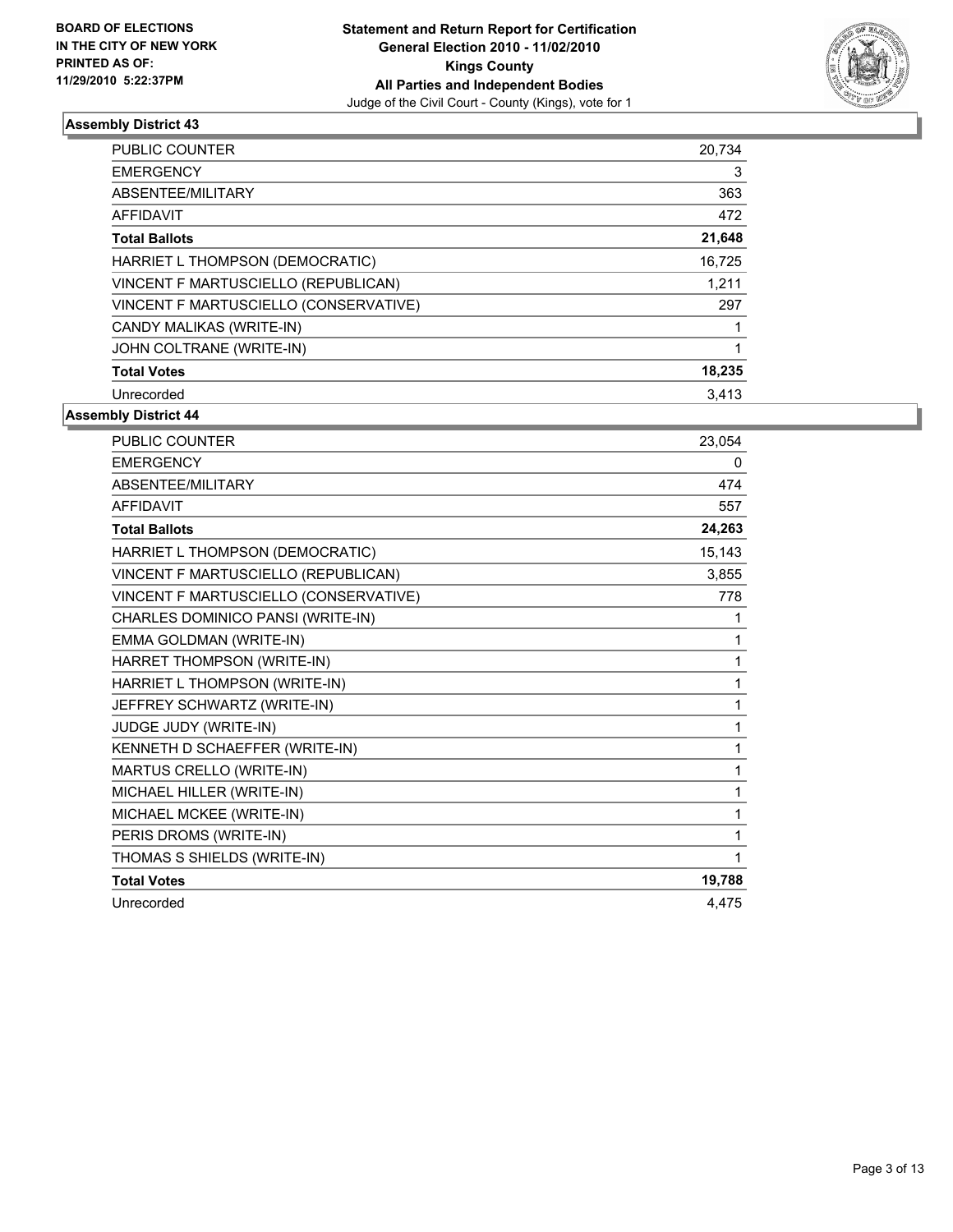

| <b>PUBLIC COUNTER</b>                 | 16,618 |
|---------------------------------------|--------|
| <b>EMERGENCY</b>                      | 3      |
| ABSENTEE/MILITARY                     | 475    |
| <b>AFFIDAVIT</b>                      | 218    |
| <b>Total Ballots</b>                  | 17,406 |
| HARRIET L THOMPSON (DEMOCRATIC)       | 5,770  |
| VINCENT F MARTUSCIELLO (REPUBLICAN)   | 7,035  |
| VINCENT F MARTUSCIELLO (CONSERVATIVE) | 1,049  |
| EDWARD GRIFFITH (WRITE-IN)            | 1      |
| FRED RESNICK (WRITE-IN)               |        |
| IAN D GIRSHEK (WRITE-IN)              |        |
| IAN RANDAL STROCK (WRITE-IN)          |        |
| JOHN W. CORTES (WRITE-IN)             | 1      |
| <b>Total Votes</b>                    | 13,859 |
| Unrecorded                            | 3.547  |

#### **Assembly District 46**

| <b>PUBLIC COUNTER</b>                 | 18,630 |
|---------------------------------------|--------|
| <b>EMERGENCY</b>                      | 9      |
| ABSENTEE/MILITARY                     | 574    |
| <b>AFFIDAVIT</b>                      | 321    |
| <b>Total Ballots</b>                  | 19,609 |
| HARRIET L THOMPSON (DEMOCRATIC)       | 8,468  |
| VINCENT F MARTUSCIELLO (REPUBLICAN)   | 6,356  |
| VINCENT F MARTUSCIELLO (CONSERVATIVE) | 853    |
| <b>JAMES MURPHY (WRITE-IN)</b>        |        |
| JOHN J VESSAY (WRITE-IN)              |        |
| MIKE GRAMANN (WRITE-IN)               | 1      |
| NICHOLAS SYOAMPATA (WRITE-IN)         | 1      |
| <b>Total Votes</b>                    | 15,681 |
| Unrecorded                            | 3.928  |

| <b>PUBLIC COUNTER</b>                 | 13,873 |
|---------------------------------------|--------|
| <b>EMERGENCY</b>                      | 0      |
| ABSENTEE/MILITARY                     | 369    |
| AFFIDAVIT                             | 205    |
| <b>Total Ballots</b>                  | 14,508 |
| HARRIET L THOMPSON (DEMOCRATIC)       | 5,228  |
| VINCENT F MARTUSCIELLO (REPUBLICAN)   | 5.179  |
| VINCENT F MARTUSCIELLO (CONSERVATIVE) | 711    |
| MITCHEL COHEN (WRITE-IN)              |        |
| <b>Total Votes</b>                    | 11,119 |
| Unrecorded                            | 3.389  |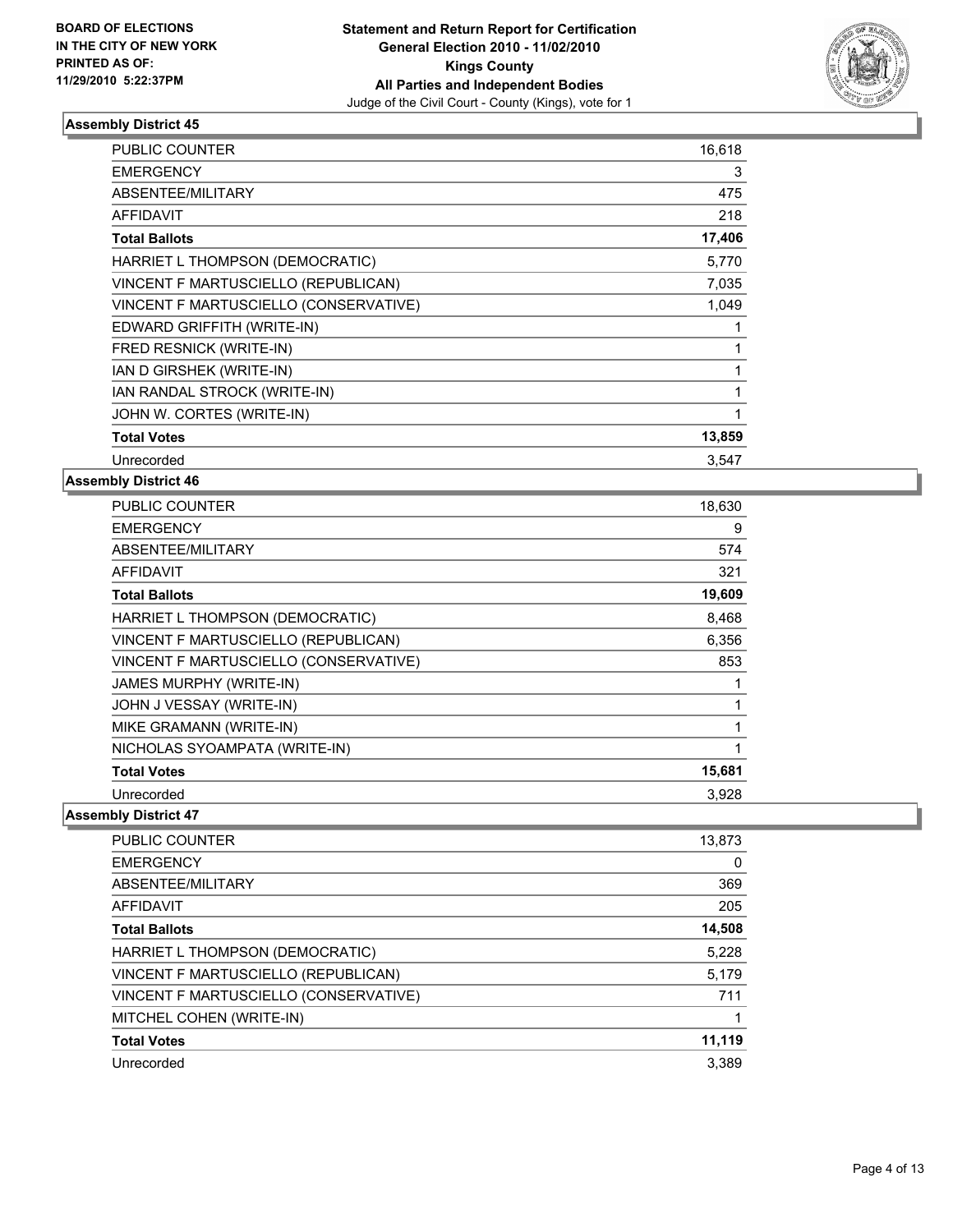

| <b>PUBLIC COUNTER</b>                 | 16,109         |
|---------------------------------------|----------------|
| <b>EMERGENCY</b>                      | 0              |
| ABSENTEE/MILITARY                     | 273            |
| <b>AFFIDAVIT</b>                      | 172            |
| <b>Total Ballots</b>                  | 16,735         |
| HARRIET L THOMPSON (DEMOCRATIC)       | 4,391          |
| VINCENT F MARTUSCIELLO (REPUBLICAN)   | 7,278          |
| VINCENT F MARTUSCIELLO (CONSERVATIVE) | 1,239          |
| ABRAHAM BUCHINGER (WRITE-IN)          |                |
| ASHOKA JEGROO (WRITE-IN)              | 1              |
| BEN ZION WIGLASKI (WRITE-IN)          | 1              |
| DAVID COHEN (WRITE-IN)                |                |
| LUCRETIA R. POTTER (WRITE-IN)         | 1              |
| MOSHE HERTZOG (WRITE-IN)              | 1              |
| NOACH DEAR (WRITE-IN)                 | 1              |
| PAUL FRITSKY (WRITE-IN)               | $\overline{2}$ |
| RABBI JUSU LEVIN (WRITE-IN)           | 1              |
| YONAH BLUMENFRECHT (WRITE-IN)         | 2              |
| <b>Total Votes</b>                    | 12,920         |
| Unrecorded                            | 3,815          |

| <b>PUBLIC COUNTER</b>                 | 12,779 |
|---------------------------------------|--------|
| <b>EMERGENCY</b>                      | 0      |
| ABSENTEE/MILITARY                     | 318    |
| AFFIDAVIT                             | 159    |
| <b>Total Ballots</b>                  | 13,316 |
| HARRIET L THOMPSON (DEMOCRATIC)       | 4,438  |
| VINCENT F MARTUSCIELLO (REPUBLICAN)   | 5,177  |
| VINCENT F MARTUSCIELLO (CONSERVATIVE) | 858    |
| DENNIS CARBONE (WRITE-IN)             |        |
| JAMES LEUNG (WRITE-IN)                |        |
| TIMOTHY ANDEDON (WRITE-IN)            | 1      |
| <b>Total Votes</b>                    | 10,476 |
| Unrecorded                            | 2.840  |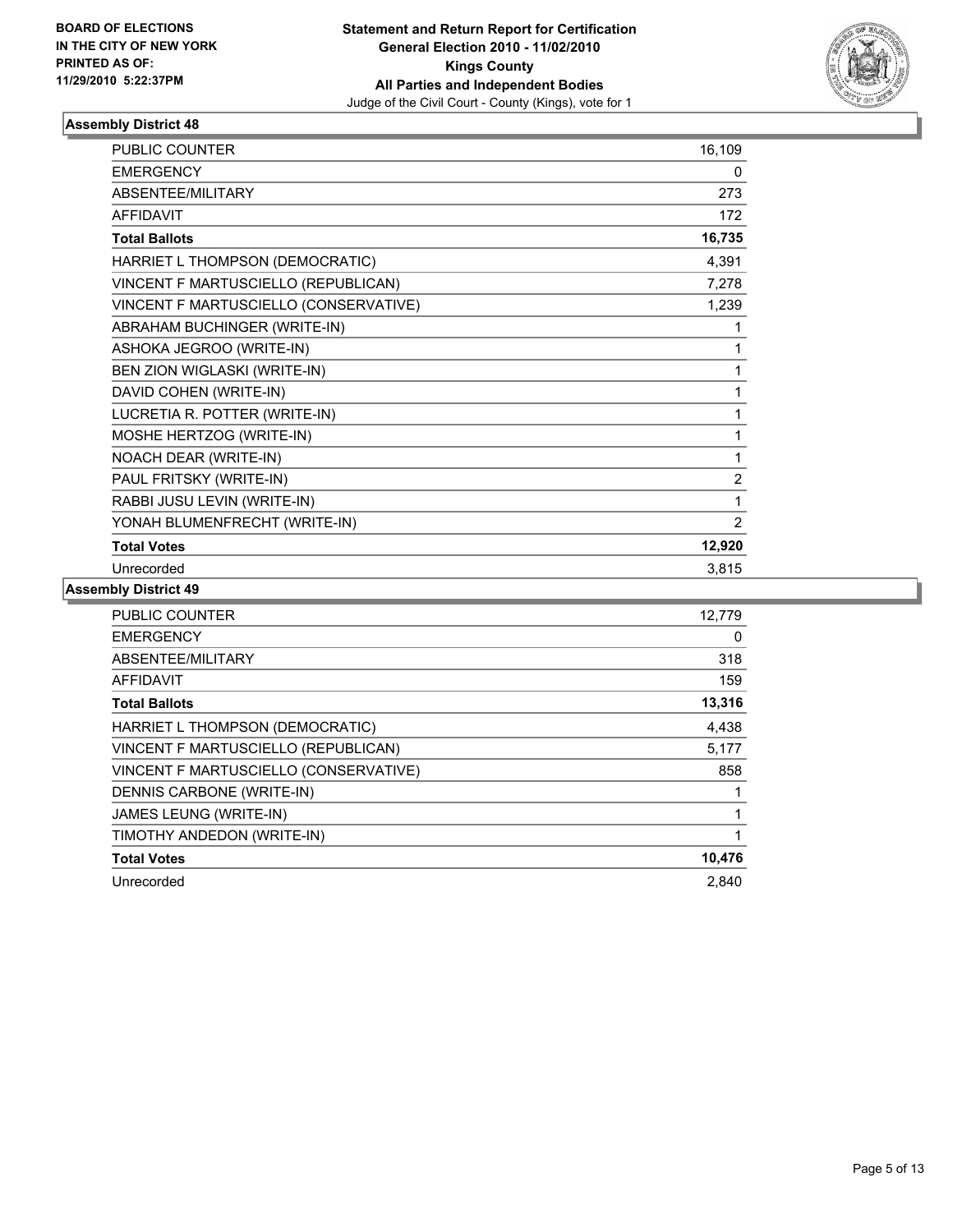

| <b>PUBLIC COUNTER</b>                 | 19,344 |
|---------------------------------------|--------|
| <b>EMERGENCY</b>                      |        |
| ABSENTEE/MILITARY                     | 264    |
| <b>AFFIDAVIT</b>                      | 644    |
| <b>Total Ballots</b>                  | 20,329 |
| HARRIET L THOMPSON (DEMOCRATIC)       | 13,793 |
| VINCENT F MARTUSCIELLO (REPUBLICAN)   | 1,914  |
| VINCENT F MARTUSCIELLO (CONSERVATIVE) | 381    |
| <b>BOGIE LOWENSTEIN (WRITE-IN)</b>    | 1      |
| BRIAN MURPHY (WRITE-IN)               | 1      |
| HARRIET L THOMPSON (WRITE-IN)         | 1      |
| <b>JIMMY MCMILLAN (WRITE-IN)</b>      | 1      |
| LINCOLN RESTLER (WRITE-IN)            | 1      |
| MICHAEL BLOOMBERG (WRITE-IN)          | 1      |
| RENNA STOFF (WRITE-IN)                | 1      |
| <b>Total Votes</b>                    | 16,095 |
| Unrecorded                            | 4.234  |

| <b>PUBLIC COUNTER</b>                 | 11,076 |
|---------------------------------------|--------|
| <b>EMERGENCY</b>                      | 0      |
| ABSENTEE/MILITARY                     | 170    |
| <b>AFFIDAVIT</b>                      | 273    |
| <b>Total Ballots</b>                  | 11,561 |
| HARRIET L THOMPSON (DEMOCRATIC)       | 7,552  |
| VINCENT F MARTUSCIELLO (REPUBLICAN)   | 1,414  |
| VINCENT F MARTUSCIELLO (CONSERVATIVE) | 331    |
| RENEE GIORDANO (WRITE-IN)             |        |
| <b>Total Votes</b>                    | 9,298  |
| Unrecorded                            | 2.263  |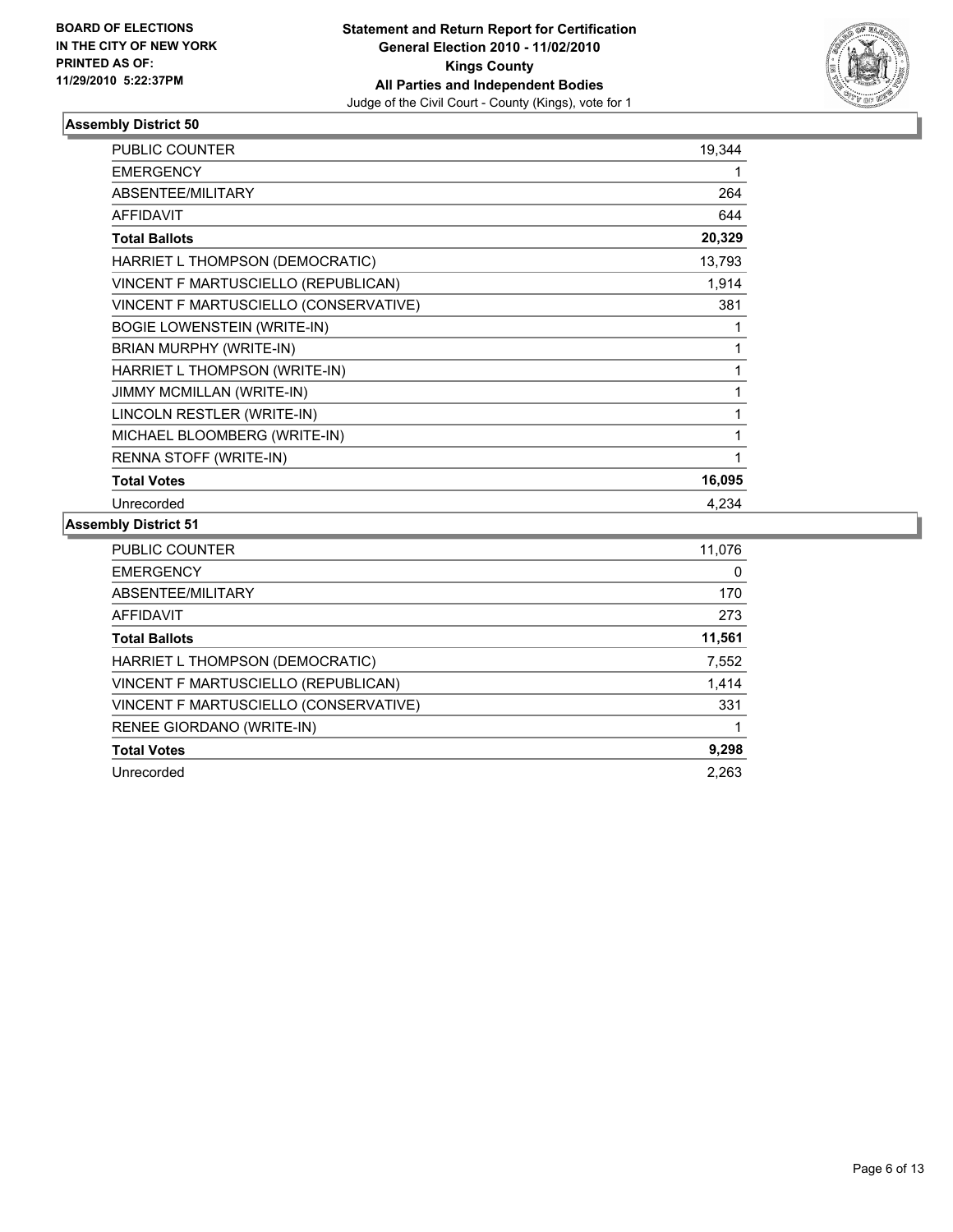

| <b>PUBLIC COUNTER</b>                 | 35,319         |
|---------------------------------------|----------------|
| <b>EMERGENCY</b>                      | 2              |
| ABSENTEE/MILITARY                     | 899            |
| <b>AFFIDAVIT</b>                      | 992            |
| <b>Total Ballots</b>                  | 37,619         |
| HARRIET L THOMPSON (DEMOCRATIC)       | 27,507         |
| VINCENT F MARTUSCIELLO (REPUBLICAN)   | 2,918          |
| VINCENT F MARTUSCIELLO (CONSERVATIVE) | 644            |
| <b>BRENT MELTZER (WRITE-IN)</b>       | 1              |
| JAMES LANE (WRITE-IN)                 | $\overline{c}$ |
| JOE MORRIS (WRITE-IN)                 | 1              |
| <b>JOSEPH KRUMMEL (WRITE-IN)</b>      | 1              |
| KARIN K ORENSTEIN (WRITE-IN)          | 1              |
| LORAINE NELSON (WRITE-IN)             | 1              |
| MARY PRICE (WRITE-IN)                 | 1              |
| MICHAEL KATZ (WRITE-IN)               | 1              |
| MICHELLE HOLMAN (WRITE-IN)            | 1              |
| NICHOLAS SPAMPATA (WRITE-IN)          | $\mathbf{1}$   |
| NONE (WRITE-IN)                       | $\mathbf{1}$   |
| PETER ITAK (WRITE-IN)                 | $\mathbf{1}$   |
| RACHEL APPLE (WRITE-IN)               | 1              |
| RACHEL D. GOLD (WRITE-IN)             | $\mathbf{1}$   |
| <b>ROBERT SUTTON (WRITE-IN)</b>       | 1              |
| <b>Total Votes</b>                    | 31,085         |
| Unrecorded                            | 6,534          |

| <b>PUBLIC COUNTER</b>                 | 16,303         |
|---------------------------------------|----------------|
| <b>EMERGENCY</b>                      | 6              |
| ABSENTEE/MILITARY                     | 179            |
| <b>AFFIDAVIT</b>                      | 592            |
| <b>Total Ballots</b>                  | 17,126         |
| HARRIET L THOMPSON (DEMOCRATIC)       | 12,633         |
| VINCENT F MARTUSCIELLO (REPUBLICAN)   | 833            |
| VINCENT F MARTUSCIELLO (CONSERVATIVE) | 182            |
| CHRIS REID (WRITE-IN)                 | 1              |
| DONALD JONES (WRITE-IN)               | $\overline{2}$ |
| FIDEL CASTRO (WRITE-IN)               | 1              |
| RAPHE EVANOFF (WRITE-IN)              | 1              |
| RYDER FLEMING-JONES (WRITE-IN)        | 1              |
| TANYA GENDELMAN (WRITE-IN)            | $\overline{2}$ |
| VINCENT MARTUSCIELLO VOID (WRITE-IN)  | 1              |
| ZIDANE LEWIS (WRITE-IN)               | 3              |
| <b>Total Votes</b>                    | 13,660         |
| Unrecorded                            | 3,466          |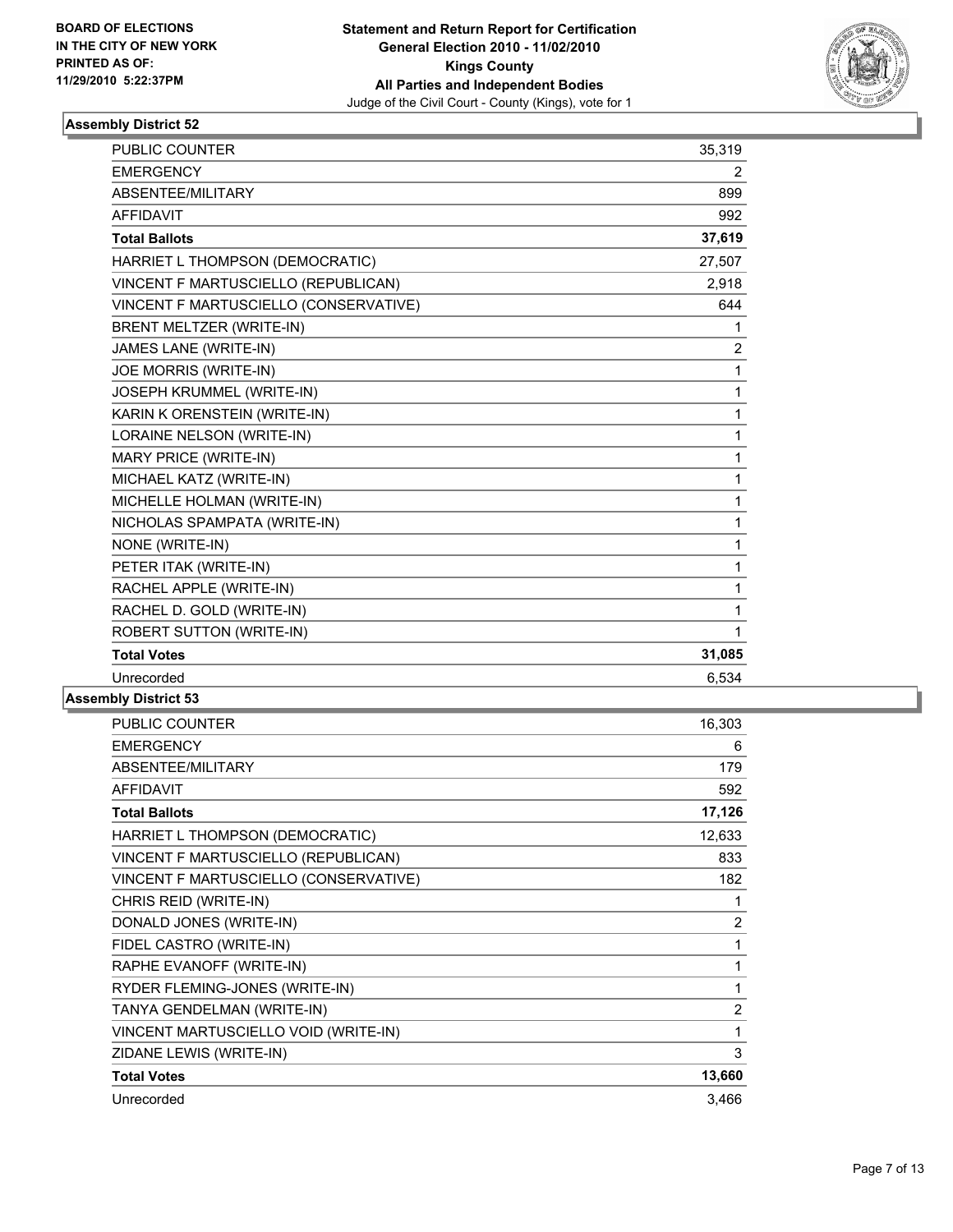

| <b>PUBLIC COUNTER</b>                 | 12,642 |
|---------------------------------------|--------|
| <b>EMERGENCY</b>                      | 32     |
| ABSENTEE/MILITARY                     | 90     |
| AFFIDAVIT                             | 404    |
| <b>Total Ballots</b>                  | 13,178 |
| HARRIET L THOMPSON (DEMOCRATIC)       | 10,371 |
| VINCENT F MARTUSCIELLO (REPUBLICAN)   | 470    |
| VINCENT F MARTUSCIELLO (CONSERVATIVE) | 152    |
| <b>JIMMY MCMILLAN (WRITE-IN)</b>      |        |
| <b>KENNETH AVENS (WRITE-IN)</b>       | 1      |
| <b>Total Votes</b>                    | 10,995 |
| Unrecorded                            | 2.183  |

**Assembly District 55**

| <b>PUBLIC COUNTER</b>                 | 17,166 |
|---------------------------------------|--------|
| <b>EMERGENCY</b>                      | 83     |
| ABSENTEE/MILITARY                     | 188    |
| AFFIDAVIT                             | 409    |
| <b>Total Ballots</b>                  | 17,859 |
| HARRIET L THOMPSON (DEMOCRATIC)       | 14,708 |
| VINCENT F MARTUSCIELLO (REPUBLICAN)   | 274    |
| VINCENT F MARTUSCIELLO (CONSERVATIVE) | 100    |
| SEKOY MARTIN (WRITE-IN)               |        |
| <b>Total Votes</b>                    | 15,083 |
| Unrecorded                            | 2.776  |

| <b>PUBLIC COUNTER</b>                 | 19,936 |
|---------------------------------------|--------|
| <b>EMERGENCY</b>                      | 0      |
| ABSENTEE/MILITARY                     | 255    |
| <b>AFFIDAVIT</b>                      | 571    |
| <b>Total Ballots</b>                  | 20,782 |
| HARRIET L THOMPSON (DEMOCRATIC)       | 17,340 |
| VINCENT F MARTUSCIELLO (REPUBLICAN)   | 294    |
| VINCENT F MARTUSCIELLO (CONSERVATIVE) | 123    |
| ALTON MADDOX (WRITE-IN)               | 3      |
| JON ASHER (WRITE-IN)                  | 1      |
| <b>JUMOUNE WILLIAMS (WRITE-IN)</b>    | 1      |
| MINDEL RATPORT (WRITE-IN)             | 1      |
| <b>Total Votes</b>                    | 17,763 |
| Unrecorded                            | 3,019  |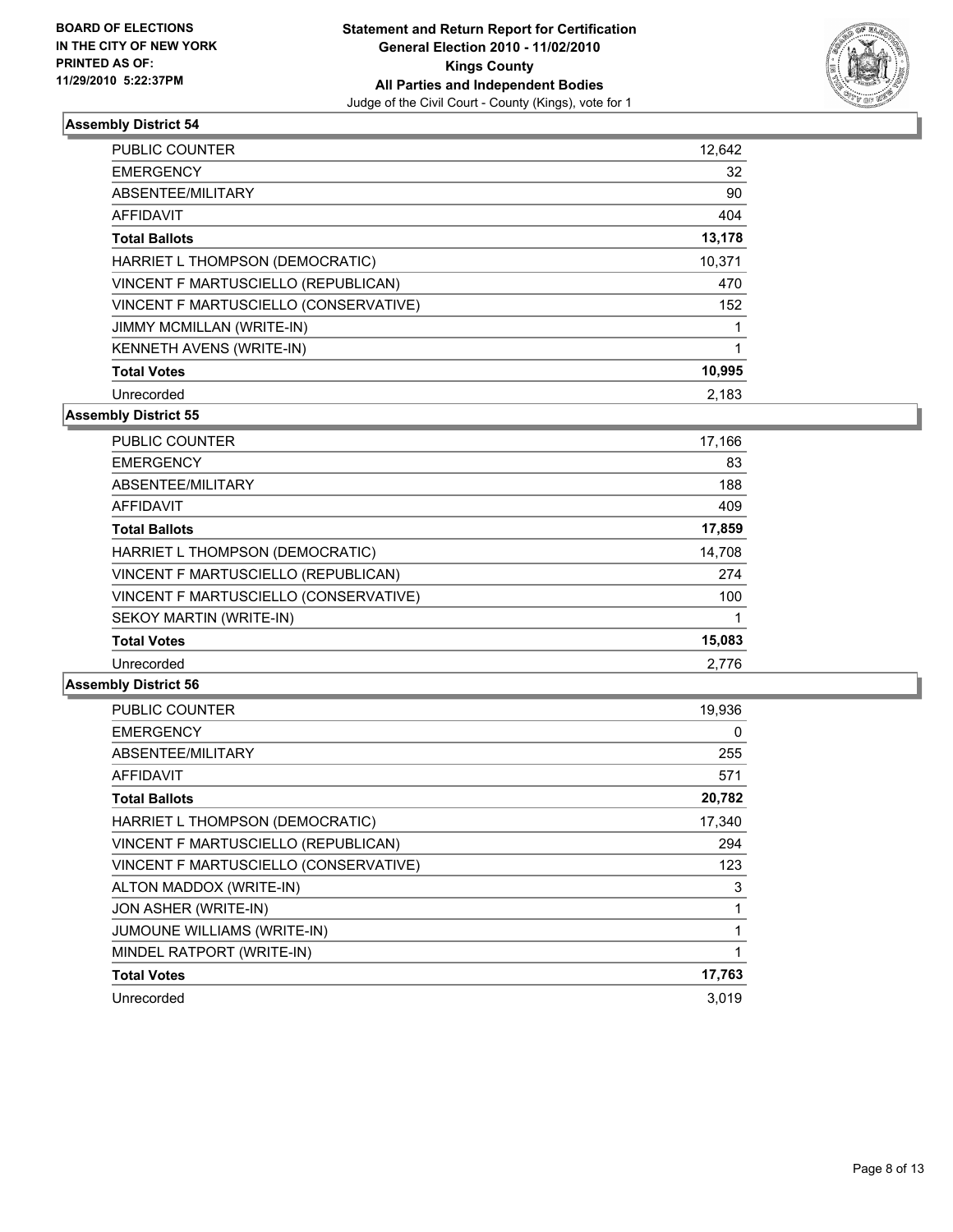

| <b>PUBLIC COUNTER</b>                 | 27,307         |
|---------------------------------------|----------------|
| <b>EMERGENCY</b>                      | 0              |
| ABSENTEE/MILITARY                     | 464            |
| <b>AFFIDAVIT</b>                      | 867            |
| <b>Total Ballots</b>                  | 28,734         |
| HARRIET L THOMPSON (DEMOCRATIC)       | 23,513         |
| VINCENT F MARTUSCIELLO (REPUBLICAN)   | 547            |
| VINCENT F MARTUSCIELLO (CONSERVATIVE) | 194            |
| ANNIE L. HSU (WRITE-IN)               | 1              |
| CARMIN CHAREN (WRITE-IN)              | 1              |
| DENNIS JUKOFIKY (WRITE-IN)            | 1              |
| ERIC FALSON (WRITE-IN)                | $\overline{2}$ |
| ESSA SPEAL (WRITE-IN)                 | 1              |
| JOHN G DOE (WRITE-IN)                 | 1              |
| PERSEUS JACKSON (WRITE-IN)            | 1              |
| STEPHEN MYERS (WRITE-IN)              | 1              |
| <b>Total Votes</b>                    | 24,263         |
| Unrecorded                            | 4,471          |

#### **Assembly District 58**

| <b>PUBLIC COUNTER</b>                 | 20,072 |
|---------------------------------------|--------|
| <b>EMERGENCY</b>                      | 6      |
| ABSENTEE/MILITARY                     | 410    |
| AFFIDAVIT                             | 388    |
| <b>Total Ballots</b>                  | 20,922 |
| HARRIET L THOMPSON (DEMOCRATIC)       | 17,360 |
| VINCENT F MARTUSCIELLO (REPUBLICAN)   | 343    |
| VINCENT F MARTUSCIELLO (CONSERVATIVE) | 92     |
| SHANEEK MARTIN (WRITE-IN)             |        |
| <b>Total Votes</b>                    | 17,796 |
| Unrecorded                            | 3,126  |

| <b>PUBLIC COUNTER</b>                 | 22,800 |
|---------------------------------------|--------|
| <b>EMERGENCY</b>                      | 90     |
| ABSENTEE/MILITARY                     | 406    |
| AFFIDAVIT                             | 330    |
| <b>Total Ballots</b>                  | 23,675 |
| HARRIET L THOMPSON (DEMOCRATIC)       | 14,384 |
| VINCENT F MARTUSCIELLO (REPUBLICAN)   | 5,235  |
| VINCENT F MARTUSCIELLO (CONSERVATIVE) | 1,057  |
| STEWART MILSTEIN (WRITE-IN)           |        |
| <b>Total Votes</b>                    | 20,677 |
| Unrecorded                            | 2,998  |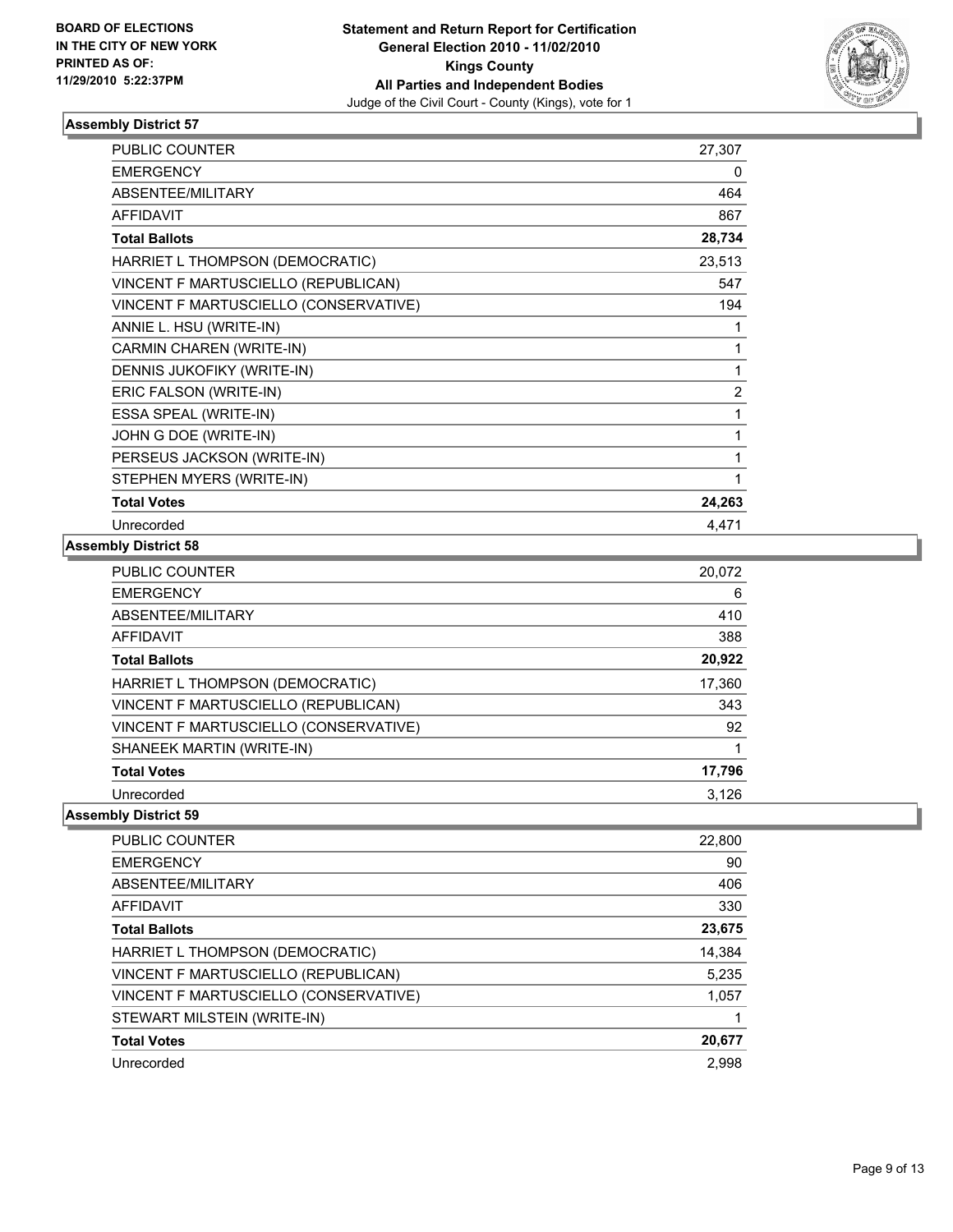

| <b>PUBLIC COUNTER</b>                 | 8,866 |
|---------------------------------------|-------|
| <b>EMERGENCY</b>                      | 0     |
| ABSENTEE/MILITARY                     | 189   |
| AFFIDAVIT                             | 140   |
| <b>Total Ballots</b>                  | 9,239 |
| HARRIET L THOMPSON (DEMOCRATIC)       | 3,803 |
| VINCENT F MARTUSCIELLO (REPUBLICAN)   | 3,050 |
| VINCENT F MARTUSCIELLO (CONSERVATIVE) | 788   |
| <b>BOB SMITH (WRITE-IN)</b>           |       |
| <b>Total Votes</b>                    | 7,642 |
| Unrecorded                            | 1.597 |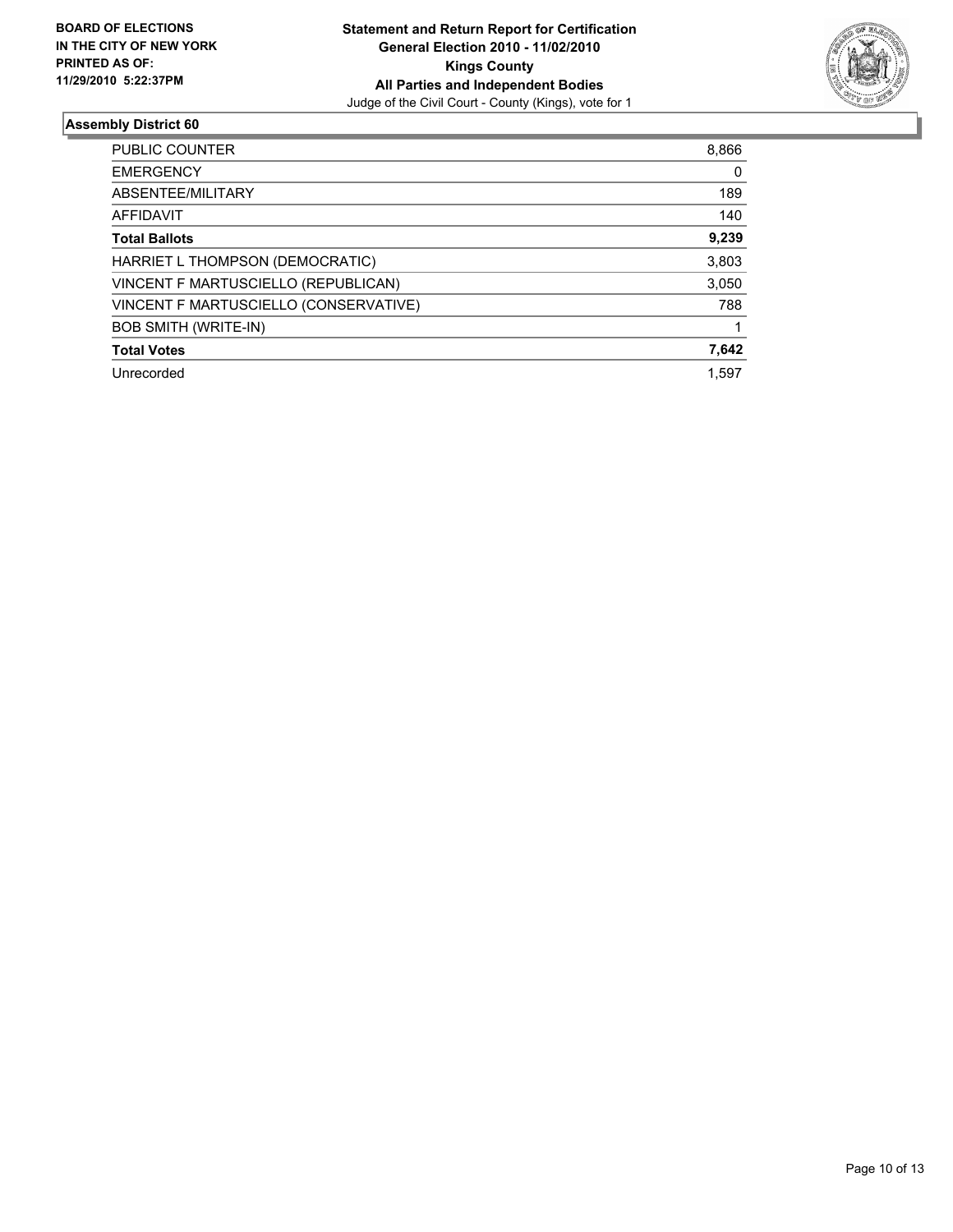

## **Total for Judge of the Civil Court - County (Kings) - Kings County**

| PUBLIC COUNTER                        | 393,292      |
|---------------------------------------|--------------|
| EMERGENCY                             | 350          |
| ABSENTEE/MILITARY                     | 7,280        |
| AFFIDAVIT                             | 8,988        |
| <b>Total Ballots</b>                  | 411,705      |
| HARRIET L THOMPSON (DEMOCRATIC)       | 267,392      |
| VINCENT F MARTUSCIELLO (REPUBLICAN)   | 60,645       |
| VINCENT F MARTUSCIELLO (CONSERVATIVE) | 11,036       |
| ABRAHAM BUCHINGER (WRITE-IN)          | 1            |
| ALAN REDNER (WRITE-IN)                | 1            |
| ALTON MADDOX (WRITE-IN)               | 3            |
| AMIRA SOLIMAN (WRITE-IN)              | 1            |
| ANNIE L. HSU (WRITE-IN)               | 1            |
| ANTHONY MAMMINA (WRITE-IN)            | $\mathbf{1}$ |
| ASHOKA JEGROO (WRITE-IN)              | 1            |
| BEN ZION WIGLASKI (WRITE-IN)          | 1            |
| <b>BOB SMITH (WRITE-IN)</b>           | $\mathbf{1}$ |
| <b>BOGIE LOWENSTEIN (WRITE-IN)</b>    | 1            |
| BRENT MELTZER (WRITE-IN)              | 1            |
| BRIAN MURPHY (WRITE-IN)               | $\mathbf{1}$ |
| CANDY MALIKAS (WRITE-IN)              | 1            |
| CARMIN CHAREN (WRITE-IN)              | 1            |
| CHARLES DOMINICO PANSI (WRITE-IN)     | $\mathbf{1}$ |
| CHARLES FINKELSTEIN (WRITE-IN)        | 1            |
| CHRIS REID (WRITE-IN)                 | 1            |
| DAVID COHEN (WRITE-IN)                | $\mathbf{1}$ |
| DENNIS CARBONE (WRITE-IN)             | 1            |
| DENNIS JUKOFIKY (WRITE-IN)            | 1            |
| DONALD JONES (WRITE-IN)               | 2            |
| E NIKOLAI (WRITE-IN)                  | 1            |
| EDWARD GRIFFITH (WRITE-IN)            | 1            |
| EMMA GOLDMAN (WRITE-IN)               | 1            |
| ERIC FALSON (WRITE-IN)                | 2            |
| ESSA SPEAL (WRITE-IN)                 | 1            |
| FIDEL CASTRO (WRITE-IN)               | $\mathbf{1}$ |
| FRED RESNICK (WRITE-IN)               | 1            |
| HARRET THOMPSON (WRITE-IN)            | 1            |
| HARRIET L THOMPSON (WRITE-IN)         | 2            |
| HARRY FIEDLER (WRITE-IN)              | 1            |
| HARRY REID (WRITE-IN)                 | 1            |
| IAN D GIRSHEK (WRITE-IN)              | $\mathbf{1}$ |
| IAN RANDAL STROCK (WRITE-IN)          | 1            |
| JAMES LANE (WRITE-IN)                 | 2            |
| JAMES LEUNG (WRITE-IN)                | 1            |
| JAMES MURPHY (WRITE-IN)               | 1            |
| JEFFREY SCHWARTZ (WRITE-IN)           | 1            |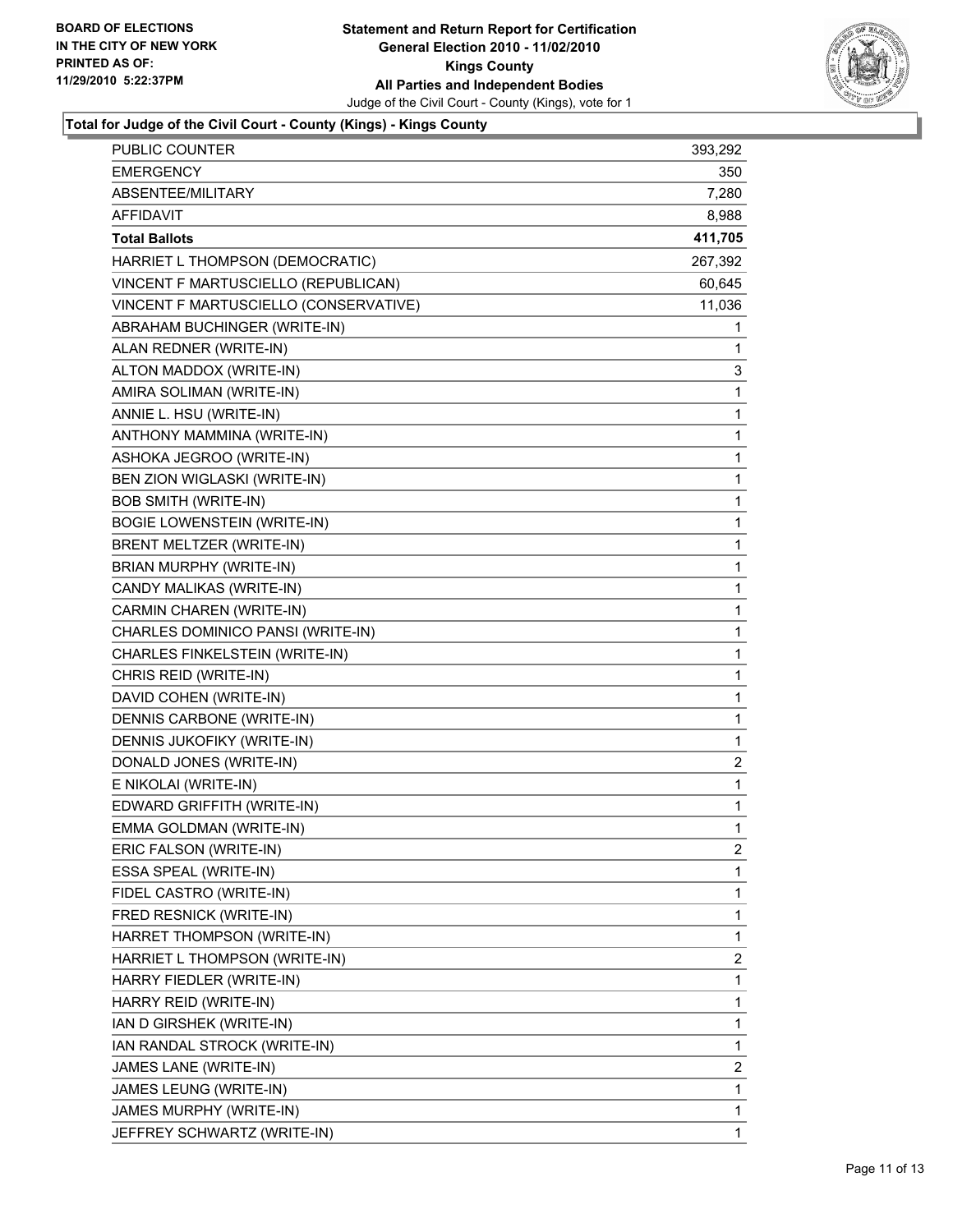

## **Total for Judge of the Civil Court - County (Kings) - Kings County**

| JOE MORRIS (WRITE-IN)<br>1<br>JOHN COLTRANE (WRITE-IN)<br>1<br>JOHN G DOE (WRITE-IN)<br>1<br>JOHN J VESSAY (WRITE-IN)<br>1<br>JOHN W. CORTES (WRITE-IN)<br>1<br>JON ASHER (WRITE-IN)<br>1<br>JOSEPH KRUMMEL (WRITE-IN)<br>1<br>JUDGE JUDY (WRITE-IN)<br>1<br>JUMOUNE WILLIAMS (WRITE-IN)<br>1<br>KARIN K ORENSTEIN (WRITE-IN)<br>1<br>KENNETH AVENS (WRITE-IN)<br>1<br>KENNETH D SCHAEFFER (WRITE-IN)<br>1<br>LINCOLN RESTLER (WRITE-IN)<br>1<br>LORAINE NELSON (WRITE-IN)<br>1<br>LUCRETIA R. POTTER (WRITE-IN)<br>1<br>MARTUS CRELLO (WRITE-IN)<br>1<br>MARY PRICE (WRITE-IN)<br>1<br>MARY PUCKETT (WRITE-IN)<br>1<br>MICHAEL BLOOMBERG (WRITE-IN)<br>1<br>MICHAEL HILLER (WRITE-IN)<br>1<br>MICHAEL KATZ (WRITE-IN)<br>1<br>MICHAEL MCKEE (WRITE-IN)<br>1<br>MICHELLE HOLMAN (WRITE-IN)<br>1<br>MIKE GRAMANN (WRITE-IN)<br>1<br>MINDEL RATPORT (WRITE-IN)<br>1<br>MITCHEL COHEN (WRITE-IN)<br>1<br>MOSHE HERTZOG (WRITE-IN)<br>1<br>NICHOLAS SPAMPATA (WRITE-IN)<br>1<br>NICHOLAS SYOAMPATA (WRITE-IN)<br>1<br>NOACH DEAR (WRITE-IN)<br>1<br>NONE (WRITE-IN)<br>1<br>PAUL FRITSKY (WRITE-IN)<br>2<br>PERIS DROMS (WRITE-IN)<br>1<br>1<br>PERSEUS JACKSON (WRITE-IN)<br>PETER ITAK (WRITE-IN)<br>1<br>RABBI JUSU LEVIN (WRITE-IN)<br>1<br>1<br>RACHEL APPLE (WRITE-IN)<br>RACHEL D. GOLD (WRITE-IN)<br>1<br>RAPHE EVANOFF (WRITE-IN)<br>1<br>1<br>RENEE GIORDANO (WRITE-IN)<br>RENEE HAYNES (WRITE-IN)<br>1<br>1<br>RENNA STOFF (WRITE-IN)<br>1<br>ROBERT SUTTON (WRITE-IN)<br>ROCK HARSHAW (WRITE-IN)<br>1 | <b>JIMMY MCMILLAN (WRITE-IN)</b> | 2           |
|---------------------------------------------------------------------------------------------------------------------------------------------------------------------------------------------------------------------------------------------------------------------------------------------------------------------------------------------------------------------------------------------------------------------------------------------------------------------------------------------------------------------------------------------------------------------------------------------------------------------------------------------------------------------------------------------------------------------------------------------------------------------------------------------------------------------------------------------------------------------------------------------------------------------------------------------------------------------------------------------------------------------------------------------------------------------------------------------------------------------------------------------------------------------------------------------------------------------------------------------------------------------------------------------------------------------------------------------------------------------------------------------------------------------------------------------------------------------------------------------------------------|----------------------------------|-------------|
|                                                                                                                                                                                                                                                                                                                                                                                                                                                                                                                                                                                                                                                                                                                                                                                                                                                                                                                                                                                                                                                                                                                                                                                                                                                                                                                                                                                                                                                                                                               |                                  |             |
|                                                                                                                                                                                                                                                                                                                                                                                                                                                                                                                                                                                                                                                                                                                                                                                                                                                                                                                                                                                                                                                                                                                                                                                                                                                                                                                                                                                                                                                                                                               |                                  |             |
|                                                                                                                                                                                                                                                                                                                                                                                                                                                                                                                                                                                                                                                                                                                                                                                                                                                                                                                                                                                                                                                                                                                                                                                                                                                                                                                                                                                                                                                                                                               |                                  |             |
|                                                                                                                                                                                                                                                                                                                                                                                                                                                                                                                                                                                                                                                                                                                                                                                                                                                                                                                                                                                                                                                                                                                                                                                                                                                                                                                                                                                                                                                                                                               |                                  |             |
|                                                                                                                                                                                                                                                                                                                                                                                                                                                                                                                                                                                                                                                                                                                                                                                                                                                                                                                                                                                                                                                                                                                                                                                                                                                                                                                                                                                                                                                                                                               |                                  |             |
|                                                                                                                                                                                                                                                                                                                                                                                                                                                                                                                                                                                                                                                                                                                                                                                                                                                                                                                                                                                                                                                                                                                                                                                                                                                                                                                                                                                                                                                                                                               |                                  |             |
|                                                                                                                                                                                                                                                                                                                                                                                                                                                                                                                                                                                                                                                                                                                                                                                                                                                                                                                                                                                                                                                                                                                                                                                                                                                                                                                                                                                                                                                                                                               |                                  |             |
|                                                                                                                                                                                                                                                                                                                                                                                                                                                                                                                                                                                                                                                                                                                                                                                                                                                                                                                                                                                                                                                                                                                                                                                                                                                                                                                                                                                                                                                                                                               |                                  |             |
|                                                                                                                                                                                                                                                                                                                                                                                                                                                                                                                                                                                                                                                                                                                                                                                                                                                                                                                                                                                                                                                                                                                                                                                                                                                                                                                                                                                                                                                                                                               |                                  |             |
|                                                                                                                                                                                                                                                                                                                                                                                                                                                                                                                                                                                                                                                                                                                                                                                                                                                                                                                                                                                                                                                                                                                                                                                                                                                                                                                                                                                                                                                                                                               |                                  |             |
|                                                                                                                                                                                                                                                                                                                                                                                                                                                                                                                                                                                                                                                                                                                                                                                                                                                                                                                                                                                                                                                                                                                                                                                                                                                                                                                                                                                                                                                                                                               |                                  |             |
|                                                                                                                                                                                                                                                                                                                                                                                                                                                                                                                                                                                                                                                                                                                                                                                                                                                                                                                                                                                                                                                                                                                                                                                                                                                                                                                                                                                                                                                                                                               |                                  |             |
|                                                                                                                                                                                                                                                                                                                                                                                                                                                                                                                                                                                                                                                                                                                                                                                                                                                                                                                                                                                                                                                                                                                                                                                                                                                                                                                                                                                                                                                                                                               |                                  |             |
|                                                                                                                                                                                                                                                                                                                                                                                                                                                                                                                                                                                                                                                                                                                                                                                                                                                                                                                                                                                                                                                                                                                                                                                                                                                                                                                                                                                                                                                                                                               |                                  |             |
|                                                                                                                                                                                                                                                                                                                                                                                                                                                                                                                                                                                                                                                                                                                                                                                                                                                                                                                                                                                                                                                                                                                                                                                                                                                                                                                                                                                                                                                                                                               |                                  |             |
|                                                                                                                                                                                                                                                                                                                                                                                                                                                                                                                                                                                                                                                                                                                                                                                                                                                                                                                                                                                                                                                                                                                                                                                                                                                                                                                                                                                                                                                                                                               |                                  |             |
|                                                                                                                                                                                                                                                                                                                                                                                                                                                                                                                                                                                                                                                                                                                                                                                                                                                                                                                                                                                                                                                                                                                                                                                                                                                                                                                                                                                                                                                                                                               |                                  |             |
|                                                                                                                                                                                                                                                                                                                                                                                                                                                                                                                                                                                                                                                                                                                                                                                                                                                                                                                                                                                                                                                                                                                                                                                                                                                                                                                                                                                                                                                                                                               |                                  |             |
|                                                                                                                                                                                                                                                                                                                                                                                                                                                                                                                                                                                                                                                                                                                                                                                                                                                                                                                                                                                                                                                                                                                                                                                                                                                                                                                                                                                                                                                                                                               |                                  |             |
|                                                                                                                                                                                                                                                                                                                                                                                                                                                                                                                                                                                                                                                                                                                                                                                                                                                                                                                                                                                                                                                                                                                                                                                                                                                                                                                                                                                                                                                                                                               |                                  |             |
|                                                                                                                                                                                                                                                                                                                                                                                                                                                                                                                                                                                                                                                                                                                                                                                                                                                                                                                                                                                                                                                                                                                                                                                                                                                                                                                                                                                                                                                                                                               |                                  |             |
|                                                                                                                                                                                                                                                                                                                                                                                                                                                                                                                                                                                                                                                                                                                                                                                                                                                                                                                                                                                                                                                                                                                                                                                                                                                                                                                                                                                                                                                                                                               |                                  |             |
|                                                                                                                                                                                                                                                                                                                                                                                                                                                                                                                                                                                                                                                                                                                                                                                                                                                                                                                                                                                                                                                                                                                                                                                                                                                                                                                                                                                                                                                                                                               |                                  |             |
|                                                                                                                                                                                                                                                                                                                                                                                                                                                                                                                                                                                                                                                                                                                                                                                                                                                                                                                                                                                                                                                                                                                                                                                                                                                                                                                                                                                                                                                                                                               |                                  |             |
|                                                                                                                                                                                                                                                                                                                                                                                                                                                                                                                                                                                                                                                                                                                                                                                                                                                                                                                                                                                                                                                                                                                                                                                                                                                                                                                                                                                                                                                                                                               |                                  |             |
|                                                                                                                                                                                                                                                                                                                                                                                                                                                                                                                                                                                                                                                                                                                                                                                                                                                                                                                                                                                                                                                                                                                                                                                                                                                                                                                                                                                                                                                                                                               |                                  |             |
|                                                                                                                                                                                                                                                                                                                                                                                                                                                                                                                                                                                                                                                                                                                                                                                                                                                                                                                                                                                                                                                                                                                                                                                                                                                                                                                                                                                                                                                                                                               |                                  |             |
|                                                                                                                                                                                                                                                                                                                                                                                                                                                                                                                                                                                                                                                                                                                                                                                                                                                                                                                                                                                                                                                                                                                                                                                                                                                                                                                                                                                                                                                                                                               |                                  |             |
|                                                                                                                                                                                                                                                                                                                                                                                                                                                                                                                                                                                                                                                                                                                                                                                                                                                                                                                                                                                                                                                                                                                                                                                                                                                                                                                                                                                                                                                                                                               |                                  |             |
|                                                                                                                                                                                                                                                                                                                                                                                                                                                                                                                                                                                                                                                                                                                                                                                                                                                                                                                                                                                                                                                                                                                                                                                                                                                                                                                                                                                                                                                                                                               |                                  |             |
|                                                                                                                                                                                                                                                                                                                                                                                                                                                                                                                                                                                                                                                                                                                                                                                                                                                                                                                                                                                                                                                                                                                                                                                                                                                                                                                                                                                                                                                                                                               |                                  |             |
|                                                                                                                                                                                                                                                                                                                                                                                                                                                                                                                                                                                                                                                                                                                                                                                                                                                                                                                                                                                                                                                                                                                                                                                                                                                                                                                                                                                                                                                                                                               |                                  |             |
|                                                                                                                                                                                                                                                                                                                                                                                                                                                                                                                                                                                                                                                                                                                                                                                                                                                                                                                                                                                                                                                                                                                                                                                                                                                                                                                                                                                                                                                                                                               |                                  |             |
|                                                                                                                                                                                                                                                                                                                                                                                                                                                                                                                                                                                                                                                                                                                                                                                                                                                                                                                                                                                                                                                                                                                                                                                                                                                                                                                                                                                                                                                                                                               |                                  |             |
|                                                                                                                                                                                                                                                                                                                                                                                                                                                                                                                                                                                                                                                                                                                                                                                                                                                                                                                                                                                                                                                                                                                                                                                                                                                                                                                                                                                                                                                                                                               |                                  |             |
|                                                                                                                                                                                                                                                                                                                                                                                                                                                                                                                                                                                                                                                                                                                                                                                                                                                                                                                                                                                                                                                                                                                                                                                                                                                                                                                                                                                                                                                                                                               |                                  |             |
|                                                                                                                                                                                                                                                                                                                                                                                                                                                                                                                                                                                                                                                                                                                                                                                                                                                                                                                                                                                                                                                                                                                                                                                                                                                                                                                                                                                                                                                                                                               |                                  |             |
|                                                                                                                                                                                                                                                                                                                                                                                                                                                                                                                                                                                                                                                                                                                                                                                                                                                                                                                                                                                                                                                                                                                                                                                                                                                                                                                                                                                                                                                                                                               |                                  |             |
|                                                                                                                                                                                                                                                                                                                                                                                                                                                                                                                                                                                                                                                                                                                                                                                                                                                                                                                                                                                                                                                                                                                                                                                                                                                                                                                                                                                                                                                                                                               |                                  |             |
|                                                                                                                                                                                                                                                                                                                                                                                                                                                                                                                                                                                                                                                                                                                                                                                                                                                                                                                                                                                                                                                                                                                                                                                                                                                                                                                                                                                                                                                                                                               |                                  |             |
|                                                                                                                                                                                                                                                                                                                                                                                                                                                                                                                                                                                                                                                                                                                                                                                                                                                                                                                                                                                                                                                                                                                                                                                                                                                                                                                                                                                                                                                                                                               |                                  |             |
|                                                                                                                                                                                                                                                                                                                                                                                                                                                                                                                                                                                                                                                                                                                                                                                                                                                                                                                                                                                                                                                                                                                                                                                                                                                                                                                                                                                                                                                                                                               |                                  |             |
|                                                                                                                                                                                                                                                                                                                                                                                                                                                                                                                                                                                                                                                                                                                                                                                                                                                                                                                                                                                                                                                                                                                                                                                                                                                                                                                                                                                                                                                                                                               |                                  |             |
|                                                                                                                                                                                                                                                                                                                                                                                                                                                                                                                                                                                                                                                                                                                                                                                                                                                                                                                                                                                                                                                                                                                                                                                                                                                                                                                                                                                                                                                                                                               |                                  |             |
|                                                                                                                                                                                                                                                                                                                                                                                                                                                                                                                                                                                                                                                                                                                                                                                                                                                                                                                                                                                                                                                                                                                                                                                                                                                                                                                                                                                                                                                                                                               | ROSE LANEY (WRITE-IN)            | $\mathbf 1$ |